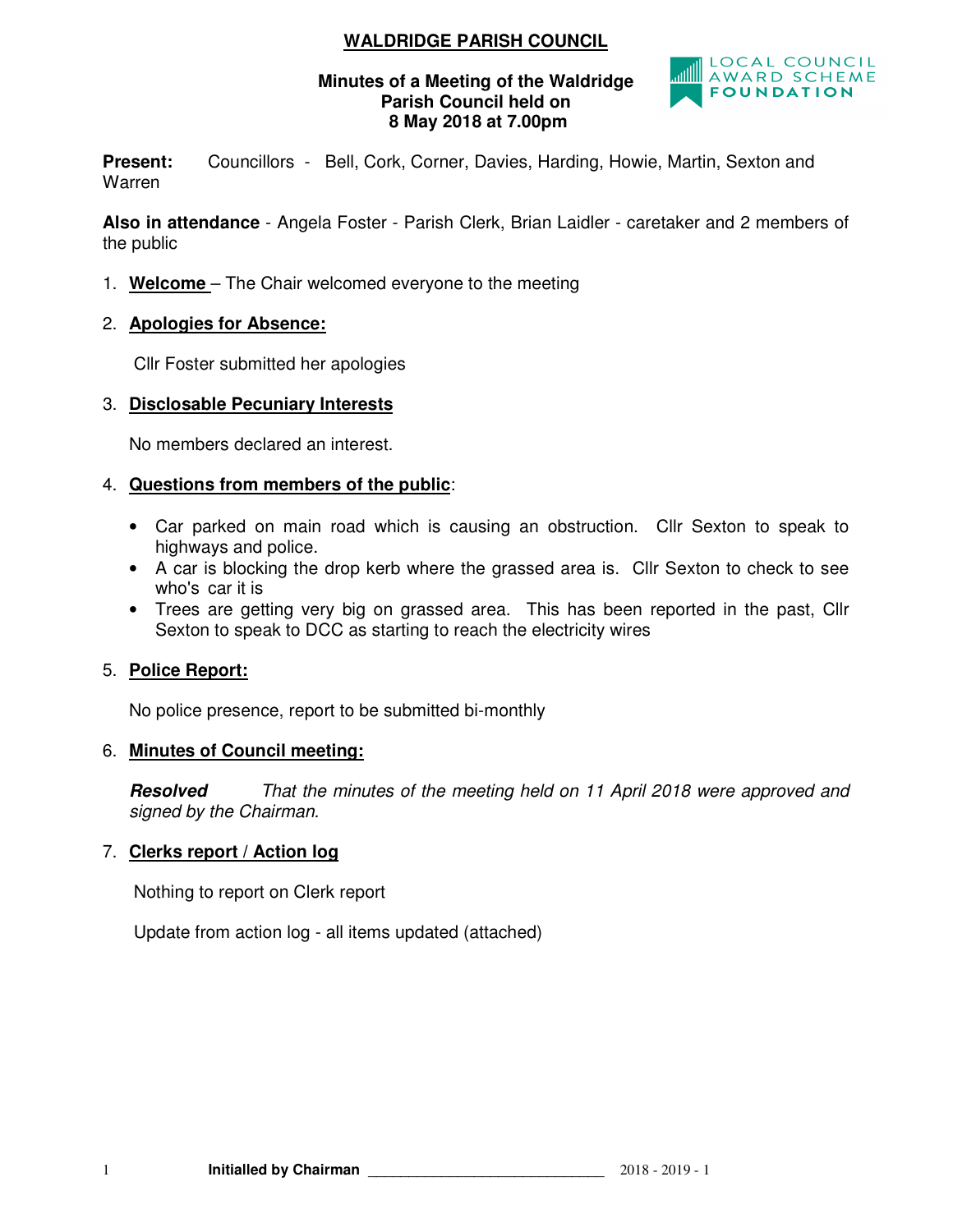### 8. **Parish Matters and on-going items**

## a) **Planning applications received**

- *No applications received*
- b) **To consider any planning applications received after the agenda was published.**

DM/18/01239/FPA 8 Bewick Close Chester-le-Street DH2 3TT

Single storey rear extension

**Resolved:** *To recommend approval* 

c) **Lights on C11** - 2 copies of the SLA was received from DCC legal department

**Resolved:** *The Chair and Clerk signed the documents, one copy to re retained.* 

- d) **County Councillors report** Cllr Sexton gave an update on the following:
	- Birch view this to be removed from agenda
	- Redesdale Road / Rothbury Build Complaints this hopefully will be resolved

**Resolved:** *Report noted* 

- e) **Village car parking** Cllr Sexton gave an update on the recent site meeting. Several locations suggested. The first option at present is the hammerhead. Costs to so sought.
- f) **Action plan** A new action plan designed around the budget was produced and circulated. All members were given lead roles in applying the actions, this to the brought to the next meeting for update
- g) **Working Group** Cllrs Harding and Warren updated the members on the activities the group are organising - nominations for kindness campaign were discussed and agreed on.

**Resolved:** *Cllr Harding to send the box of kindness to person nominated. Daffodils to be given to the runner up.* 

- h) **Update from Facebook**  No issues on Facebook this month
- i) **Clerks / Caretakers salary increases**

The pay scales from NALC for the Clerk and living wage for caretaker were submitted for approval

**Resolved** *It was agree to accept pay deals* 

j) **Grants / Fundraising** - No update on any funding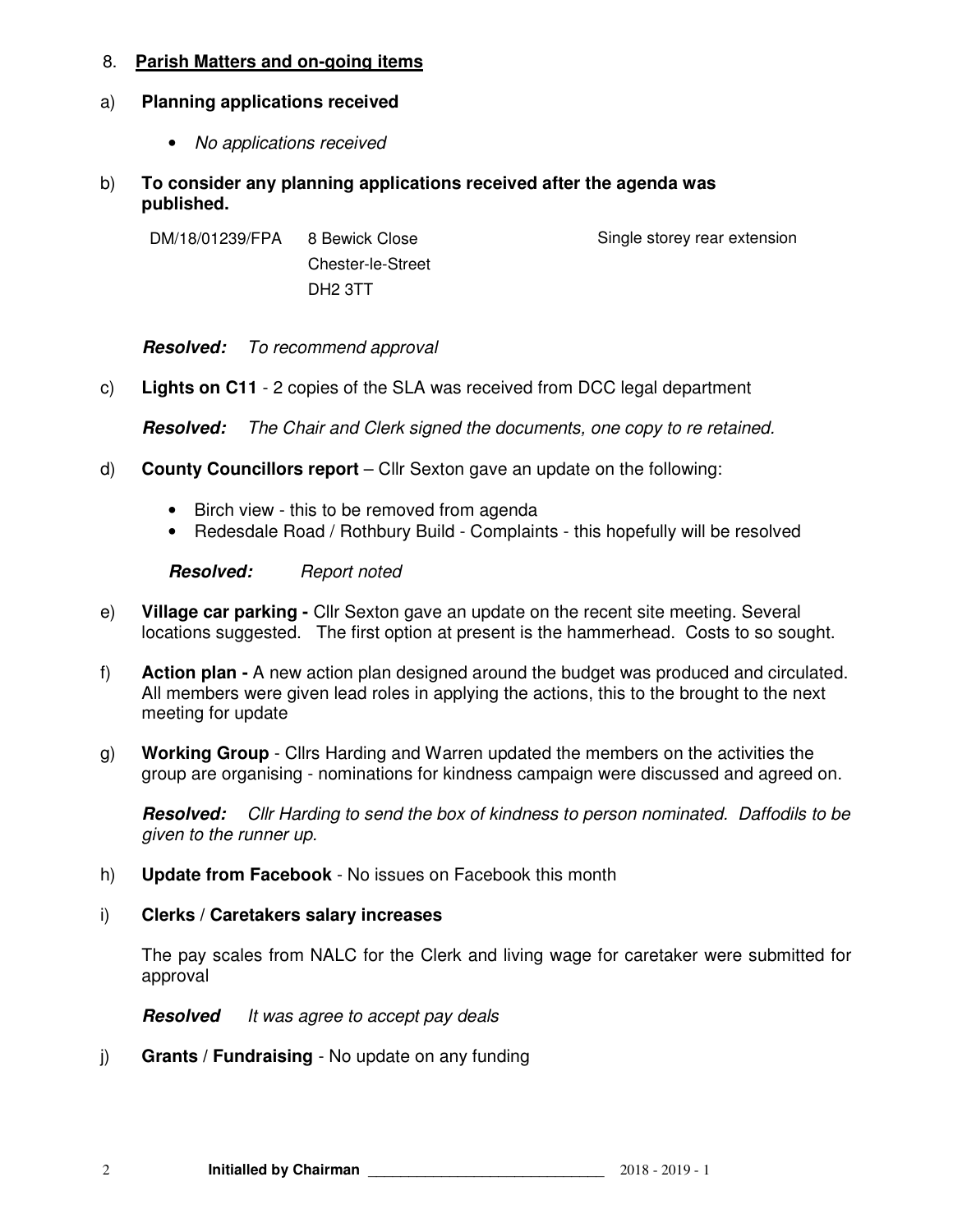#### k) **Annual return**

The Council considered the Annual Return for the year ended 31 March 2018 which included the Annual Governance Statement and Statement of Accounts, and received the Internal Audit Report.

**Resolved** To approve the Statement of Accounts for the year ended 31 March 2018

**Resolved** To approve the Annual Governance Statement for the year ended 31 March 2018

l) **Banking -** Cllr Warren suggested using internet banking to pay bills. This is in the financial regulations. The Clerk noted all items still need to be approved on the agenda before any bills to be paid...

**Resolved:** *It was agreed to start paying via internet banking where required, which is already in place* 

m) **Beat the Bounds -** The lead person / first aider / risk assessment and arrangements for the event were discussed

**Resolved:** *It was agreed Cllr Foster to be lead person. Cllr Corner to be first aider. Risk assessment was approved.*

- n) **Children's play area**  3 quotes to be brought to the next meeting to see what can be purchased for £5000 budget
- o) **Broadband**  Cllr Martin discussed the findings from the survey which was sent to the residents of the village. Not as many returned as would like. A report to be produced and put in the clippings.
- p) **Millennium Green pond** Cllr Sexton to meet with the ranger to see what can be done to stop the pond from flooding.
- q) **Fitness equipment / Millennium Green / goal posts / fun hoop monthly inspections**

The Caretaker gave a verbal report, stating no issues arising within the green, all equipment in sound order.

**Resolved:** *Report noted.* 

r) **General Data Protection Regulations** - The Clerk discussed all the policies / procedures that need to be adopted and brought into force. The Councillors to agree to privacy statement and sign consent form. All old paperwork needs to be destroyed, a cost of £25 for 5 bags was sought to shred all the documents. Further documents to be brought to the next meeting for adoption.

**Resolved:** *All policies were adopted and agreed to put on website. The Councillors all signed the consent form and it was agreed to get documents professionally shredded.*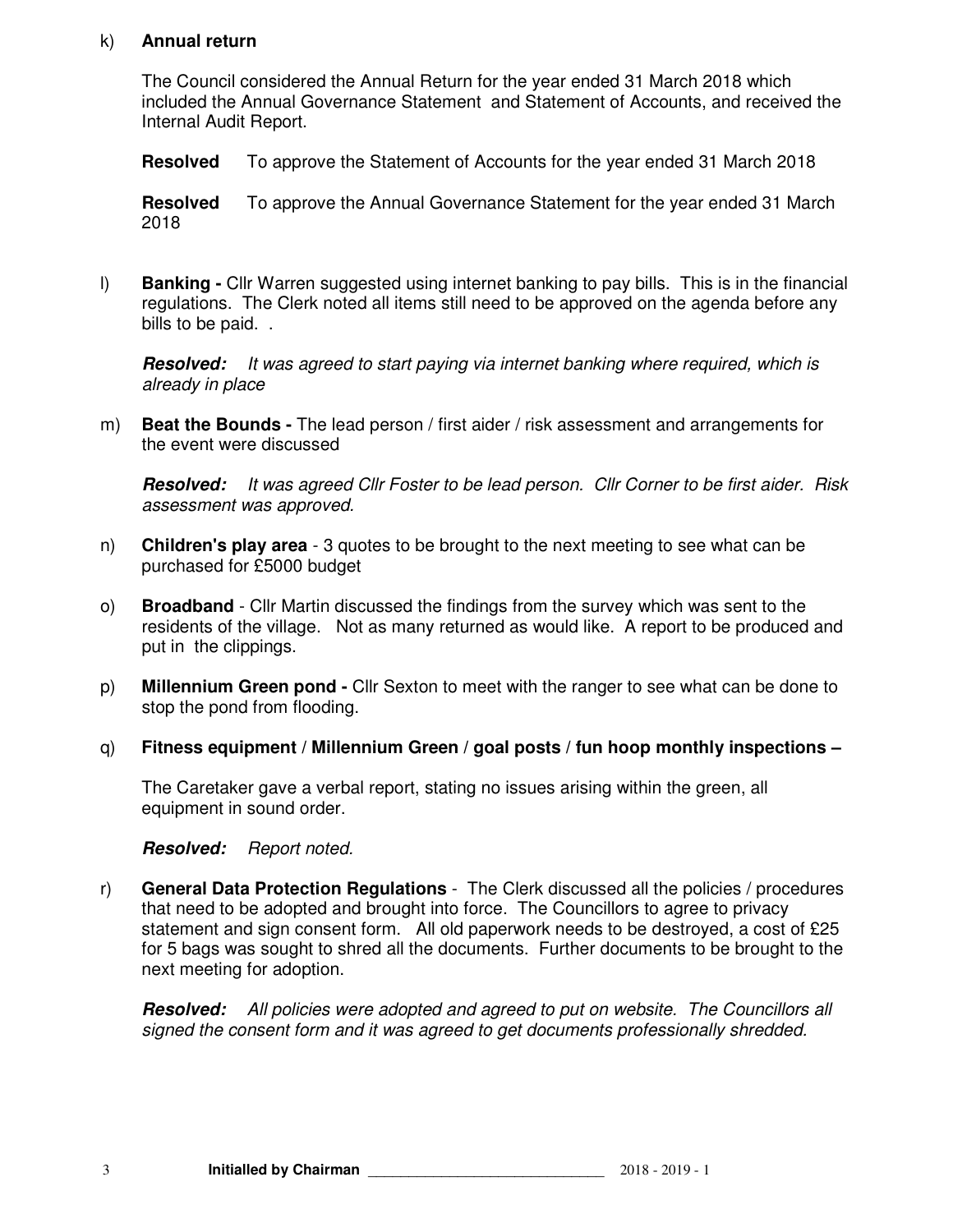### s) **Timetable of training events** – CDALC forthcoming events (if any)

- *Bullying and Harassment course for councillors. Dates to be confirmed. Several councillors showed an interest.*
- t) **New location of welcome sign**  The location was decided and the Clerk to check if planning permission is needed.
- u) **Friends of Congburn Woods**  Cllr Davies gave an update.
- v) **Policy review**  (if any to be reviewed/adopted)
	- Co-option

**Resolved***: It was agreed members to take a look to see if any changes to be made and bring to the next meeting for approval.* 

### w) **Correspondence received**

*.* 

- Nothing received
- x) **Correspondence received after agenda published** (to note only)
	- Nothing received

### y) **Waldridge in Bloom working group update –**

Cllr Cork gave an update - Cllr Cork would like to purchase a triple planter. Costs to be brought to the next meeting

**Resolved:** *Update noted* 

z) **Funday -** The Clerk confirmed all bookings. Booking the bubbleologist for £225 was discussed. Medal costs were discussed. Booking the Seven Stories at cost of £225. Awaiting to see if they are available

**Resolved:** *It was agreed to hire bubbleologist at £225. It was agreed to purchase 200 medals at cost of £22.32 If available agreed to book the Seven Stories.* 

aa) **WW1 event** - A statue / silhouette cost would be £776.

**Resolved:** *It was agreed to purchase and display at the WW1 event. Then afterwards discuss permanent location* 

- bb) **AAP forum update** Cllr Davies gave a quick update
- cc) **Urgent issues for noting** (Clerk to use delegated powers if necessary) **and any items Councillors wish to agenda for next meeting**